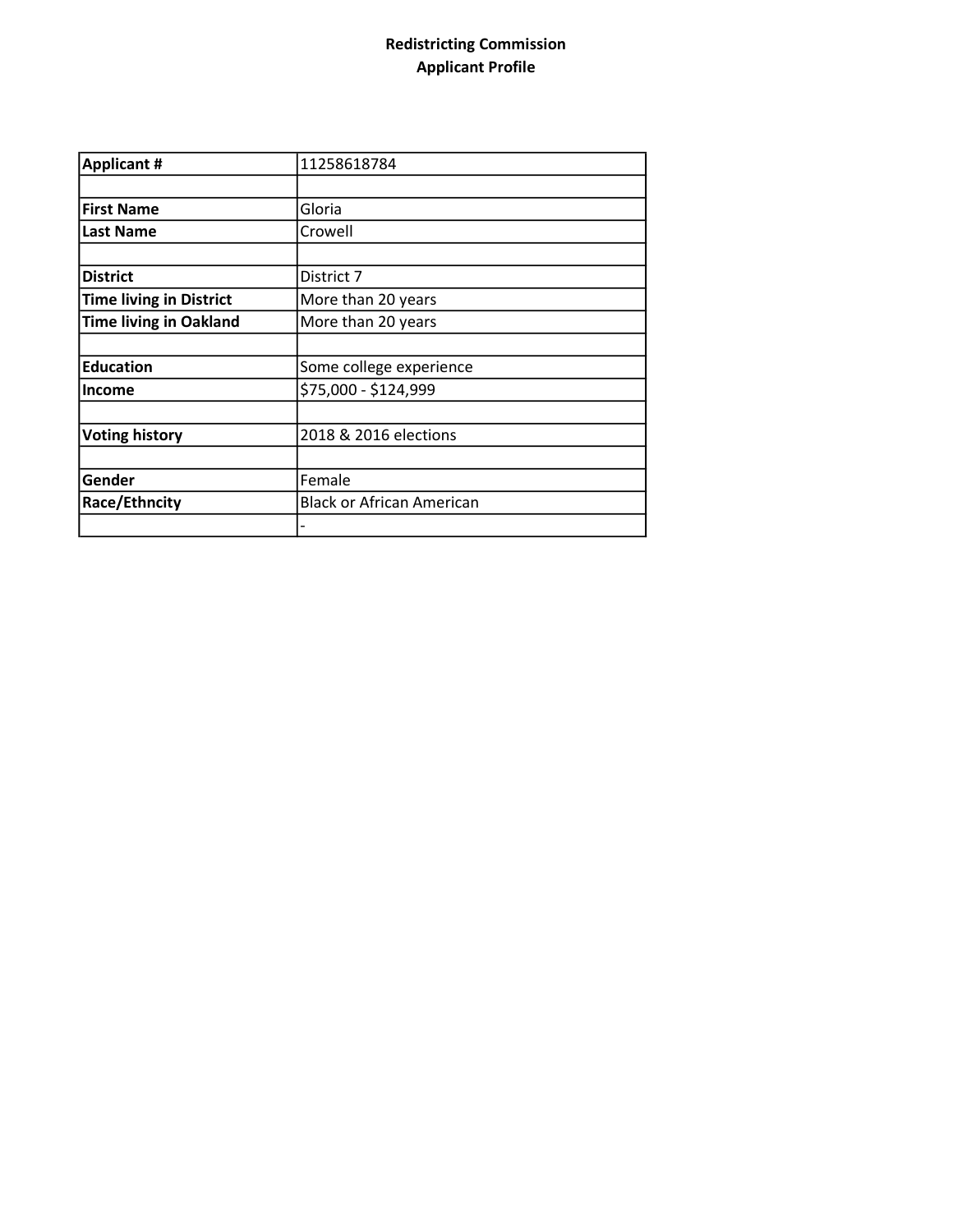## **Supplemental Questionnaire**

Your response to each of the mandatory following questions is limited to no more than 500 words. Please type in the space provided for each question.

\*1. Why do you wish to serve on the Commission and why do you think the work of the Commission is important?

I am a believer in the need to be involved in my community, particularly, in a volunteer capacity. Throughout the years, I have previously served as a member of the San Antonio Community Development District Board (Prior to dissolution), and as a member of the City of Oakland Health & Human Services Commission (Prior to dissolution. Additionally, I served on the Alameda County Public Health Commission until 2018 and I currently serve on the Alameda County Healthcare for the Homeless Commission. I am a lifelong resident of Oakland and feel that having a voice in the process is important to ensure that all sectors of our community are represented.

Oakland is changing so rapidly so it is important to see a new vision for Oakland, but also important to bring some historical perspective and knowledge to the process. It is important to know where you have been so you can clearly see where you are going.

\*2. Explain what it means to be impartial and describe your ability to exercise impartiality.

Advocating for the benefits for the entire City of Oakland while promoting the need for equity for the entire City of Oakland would be my description of impartiality. I want to see all residents enjoy the benefits of pollution free streets to walk and bike and clean water to drink with fair drawing of represented districts I know that despite where I live, I want to make sure all residents have the same access.

\*3. The Commissioners will need to work collaboratively in redrawing district boundaries. Provide an example from when you had to set aside your own self-interest to achieve a common goal.

In my work as Executive Director of Allen Temple Health & Social Services, I operate from a place of keying into the needs of the community and striving to have equitable resources throughout the city for all residents. Even though I provide services in Deep East Oakland, I know the importance of working with folks in all corners of Oakland. I am an advocate for social justice and serve as a voice for community members who are not a part of the process and do not have a voice.

\*4. All Commissioners must demonstrate an understanding of and appreciation for Oakland's diversity. Describe your knowledge of and appreciation for Oakland's people and places, and how this will enhance your work as a commissioner.

I am aware that the City of Oakland is one of the most ethnically diverse major U.S. cities, I am also aware that in 2011, Oakland lost about 25% of its African American population. This made Oakland one of the only big cities in California to decline in size. Even during this population loss, the Bay Area has gone on to become one of the fastest-growing regions in California. It is important to know of the disparities across Oakland and the limitations that exist due to these disparities. As residents we have seen a plethora of new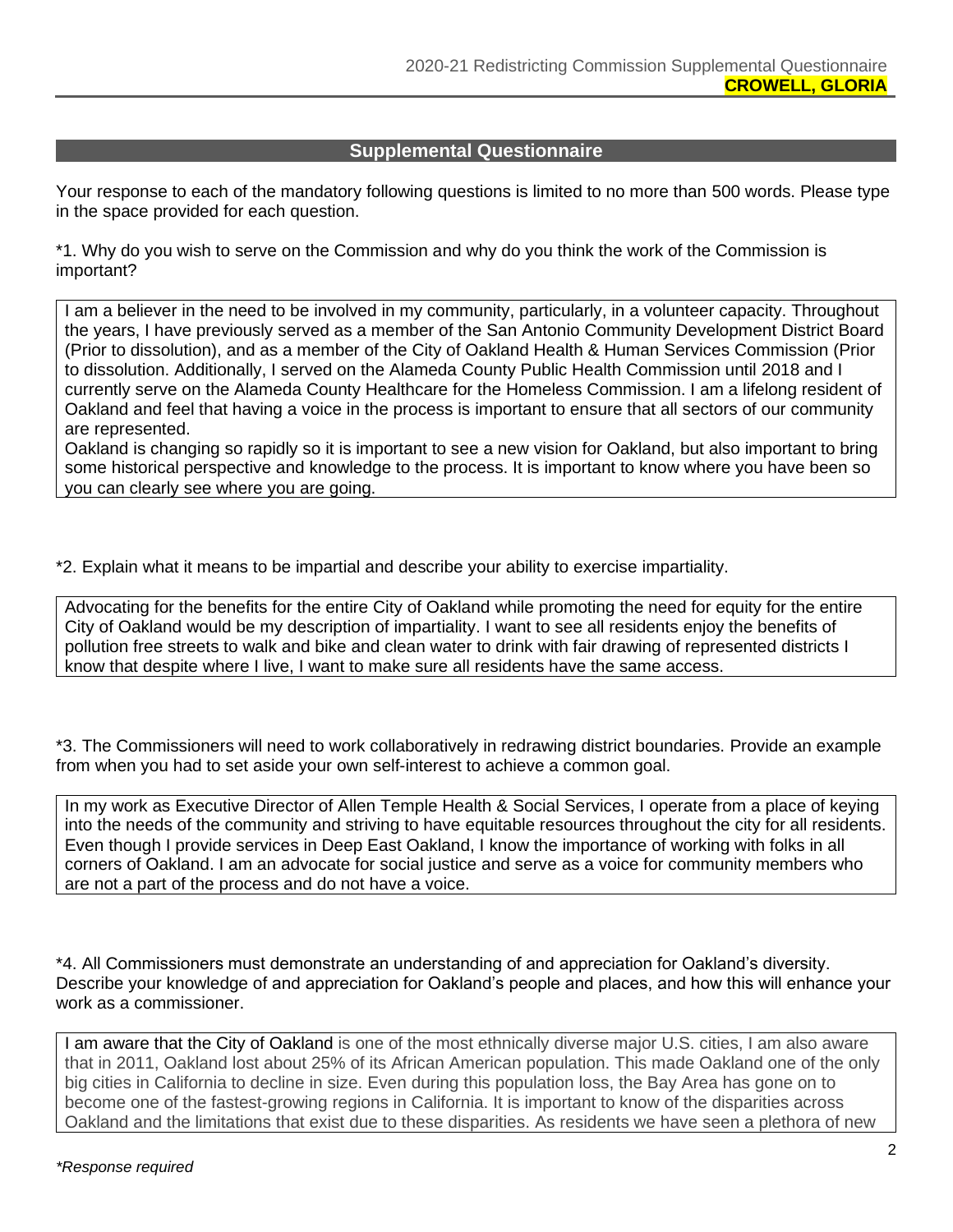businesses, new neighbors, and new restaurants. However, these new changes have not been visible throughout all areas of Oakland. In order to have growth throughout all areas of Oakland we need to ensure equity for all neighborhoods across the city.

\*5. Provide an example from when you faced a complex question or situation. What problem solving skills did you use to solve it?

One of the complex situations that I find myself facing often is the ability to communicate with members of our community who speak a different language. While I think I know enough Spanish to get through the basics, I have found that our community is so diverse, one language proficiency in not enough. I pride myself of having friends from all over the world who often help me in the world of translation. Also, being able to engage community members with outreach for important initiatives that impact all of us, like the need to complete the 2020 Census or the need to participate in the November Elections, I prefer to engage the ideas of members of the community that I am trying to reach.

\*6. Describe any professional, social, political, volunteer, community activities, and/or causes in which you have been involved or that you have financially supported. If you do not have any activities to report, type N/A in the space provided.

I have worked in the field of HIV/AIDS Education, Prevention and Advocacy locally, nationally and globally for over 30 years I currently serve as a member on the Alameda County Healthcare for the Homeless Commission which operates to increase access and improve care for people experiencing homelessness in Alameda County and provides oversight for the HealthCare outreach to the unhoused and encampments. Professionally, I serve as the Executive Director of Allen Temple Health & Social Services.

## *Additional Information (Optional)*

If there is any additional information that was not asked in the Supplemental Questionnaire that you believe would help the Screening Panel in making their nominations, you may enter that information here. Your response here is optional.

\*I understand that if selected as a Commissioner, I shall be ineligible, for a period of 10 years beginning from the date of appointment, to hold elective public office for the City of Oakland. Additionally, I shall be ineligible, for a period of four years beginning from the date of appointment, to hold appointive public office for the City of Oakland or Oakland Unified School Board, to serve as paid staff for or as a paid consultant to Oakland City Council, or any member of the City Council or Oakland School Board, to receive a non-competitively bid contract with the City of Oakland, or to register as a lobbyist. This four-year ban on having a paid consultancy